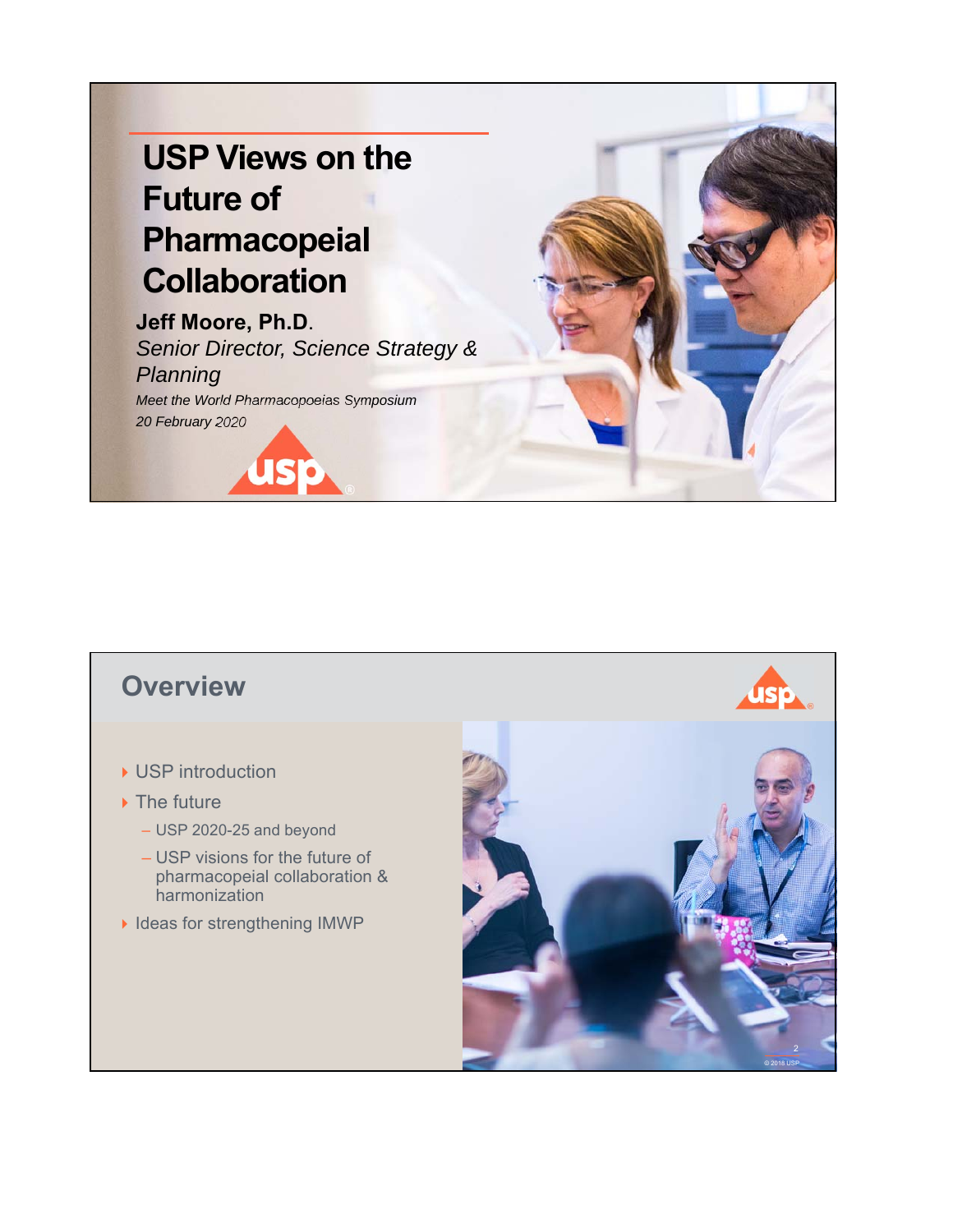# **Mission**

To improve global health through public standards and related programs that help ensure the quality, safety and benefit of medicines and foods



**USP**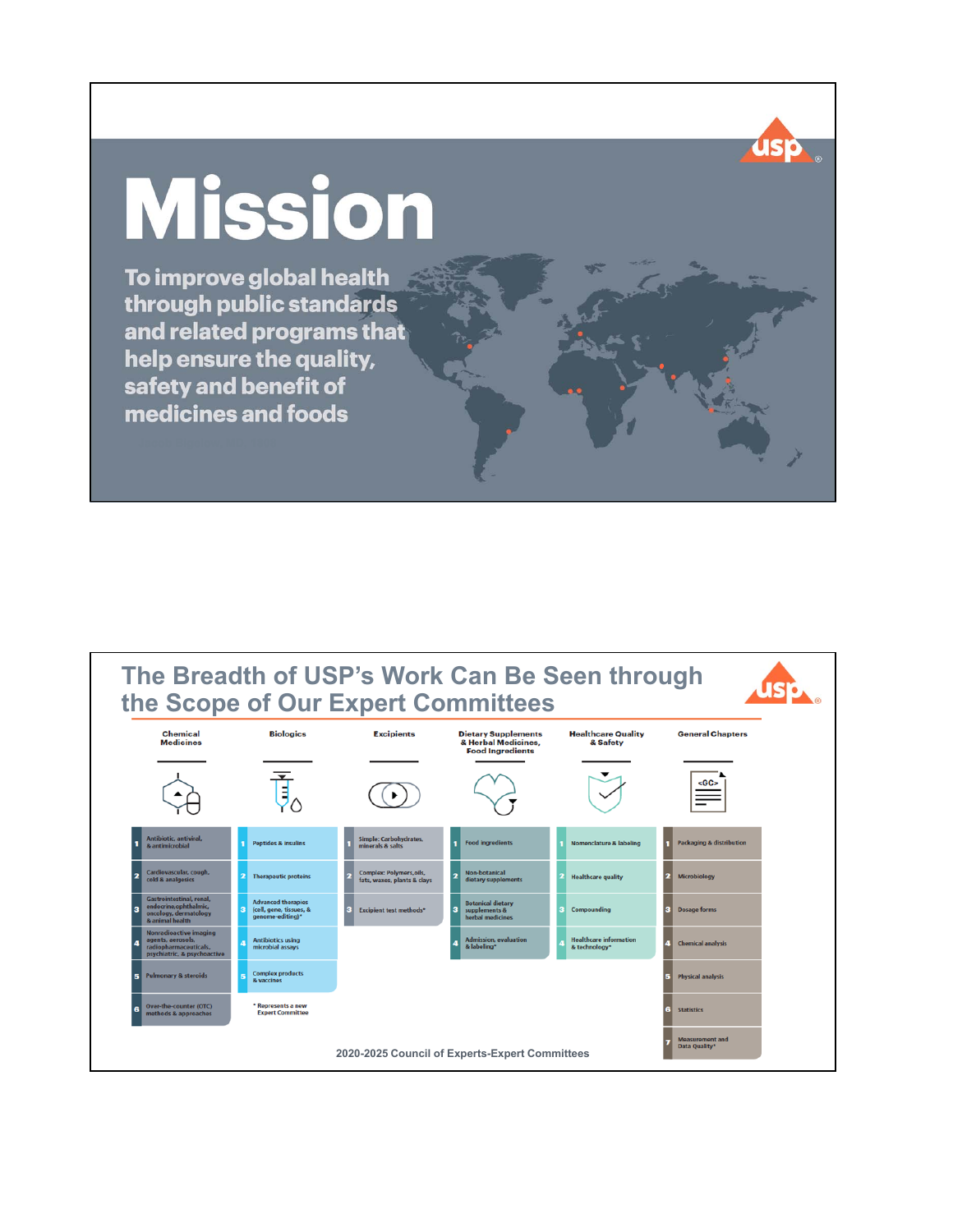#### **USP by the Numbers: FY19 Snapshot 234 donations** of methods and **439** new/revised documentary **standards**

materials

 **1200+ USP staff** globally

**experts**

**3800+ lab** 

**projects** from USP's in 5 countries with **185,000+ ft2**

 **125,000 hours**  volunteered to USP by **800+ volunteer** 

- **108** released **RS**
- **7500+ attendees** to USP Education courses and workshops
- **140 scientific publications and presentations**
- **6 quality control laboratories** in Africa and Asia achieved ISO accreditation via technical assistance from USP's PQM

#### **2 billion people** with access to quality medicines and foods because of USP

IS :

#### **140+ countries**  using USP standards

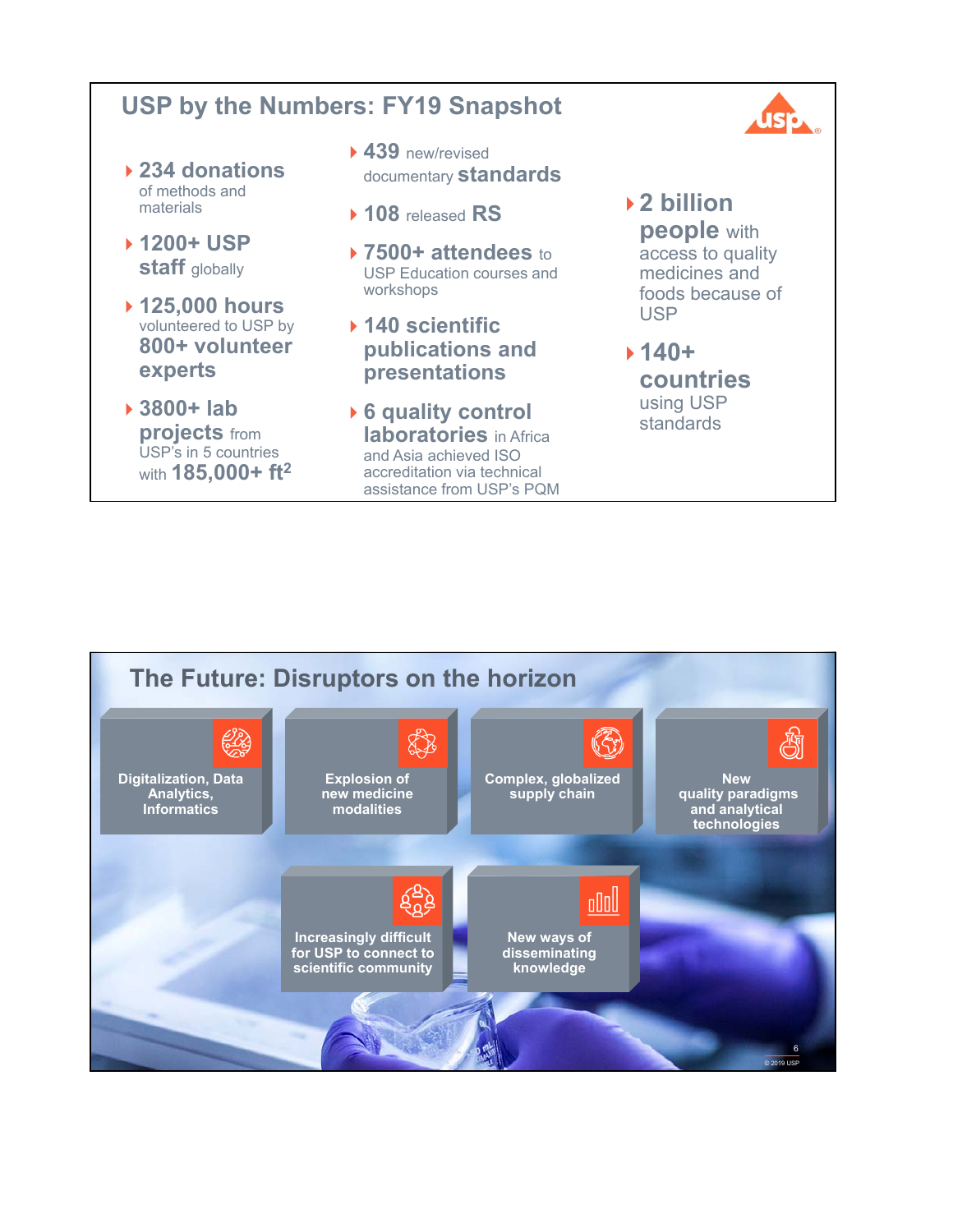

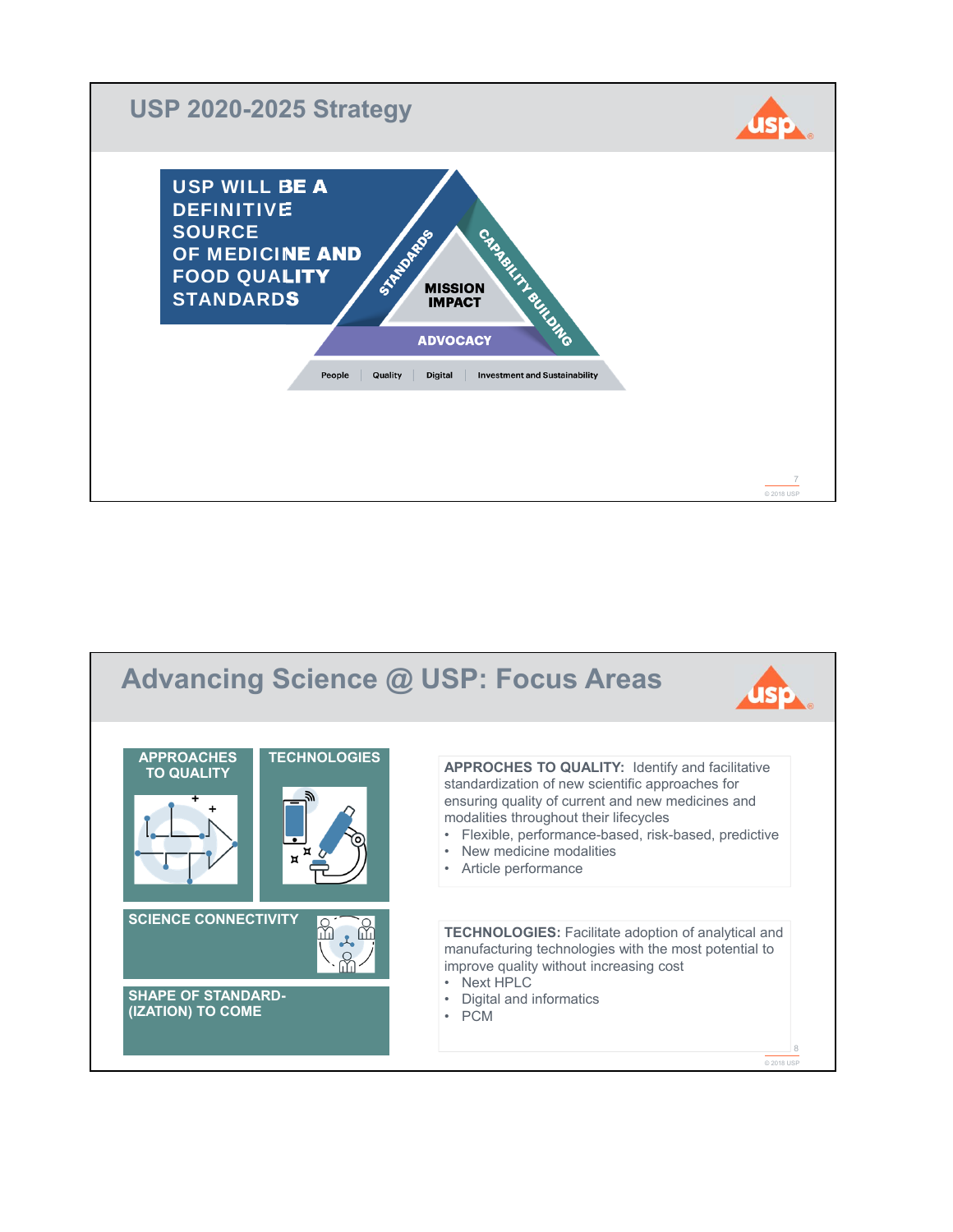

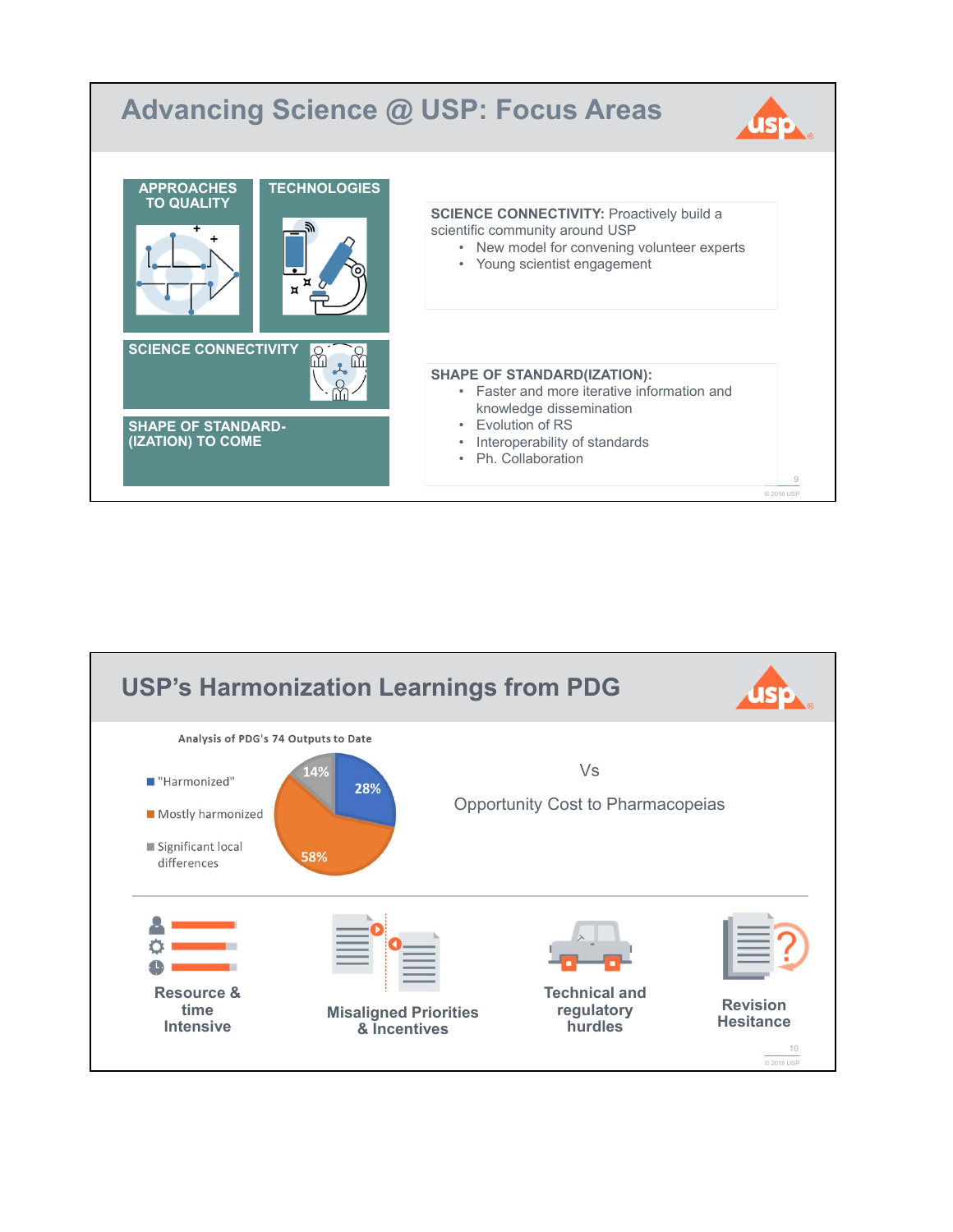# **Global Situation**



11 © 2018 USP

- Globalization of supply chains and manufacturing will continue
- Increasing tide of "nationalism" runs against international and multilateral harmonization and collaboration
- ▶ Recognition that we need to evolve existing and strengthen emerging pharmacopeias and their regulatory & quality systems, particularly in LMIC
	- –BUT, right it is happening in a way unlikely to lead to convergence and will result in redundant standards and guidances

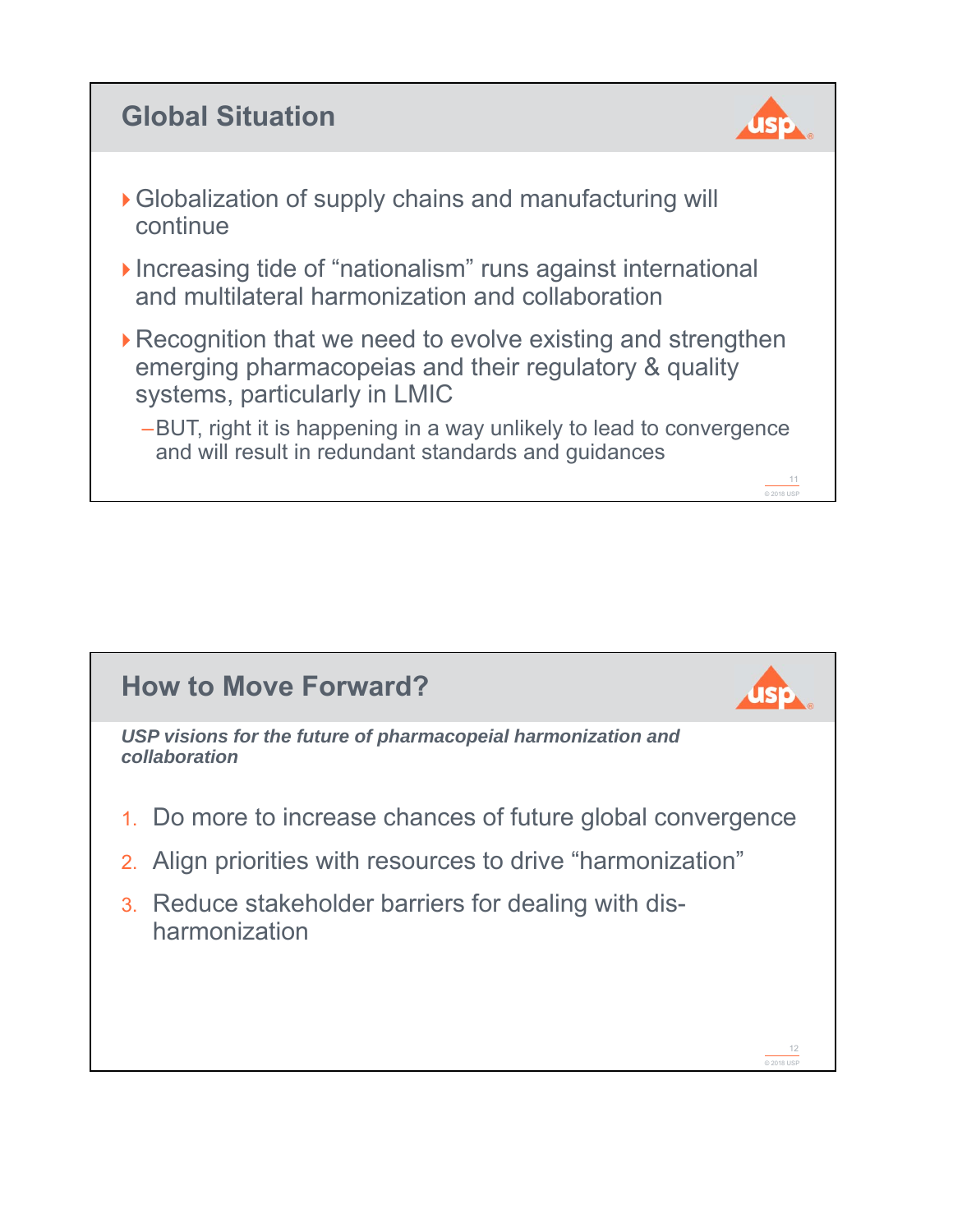## **How to achieve vision #1?**



*Vision: Do more to increase chances of future global convergence*

- **a) Early pharmacopeial information and knowledge exchange, and collaboration**
- b) Develop standards that are easier to converge
- c) Evolve existing and strengthen emerging pharmacopeias with convergence as a goal



# **How to achieve vision #1?**

### *Vision: Do more to increase chances of future global convergence*

- a) Early pharmacopeial information and knowledge exchange, and collaboration
- **b) Develop standards that are easier to converge**
- c) Evolve existing and strengthen emerging pharmacopeias with convergence as a goal

#### **ASSAY**

External contract of the solution of the solution of the solution of the solution of the solution of the solution of the solution of the solution of the solution of the solution of the solution of the solution of the solut  $\cdot$  PROCEDURE Standard solution: USP Acetazolamide RS in an appropriate diluent Sample solution: Acetazolamide in an appropriate diluent Analytical system: Use a procedure validated as described in MC general chapter and Acceptable Procedures <10>. **System performance requirements** Precision: Meets the requirements for 98.0%-102.0% Accuracy: Meets the requirements for 98.0%-102.0% **Specificity: Meets the requirements** Range: Meets the requirements **Analysis Samples:** Standard solution and Sample solution Calculate the percentage of acetazolamide  $(C_4H_6N_4O_3S_2)$  in the Sample solution: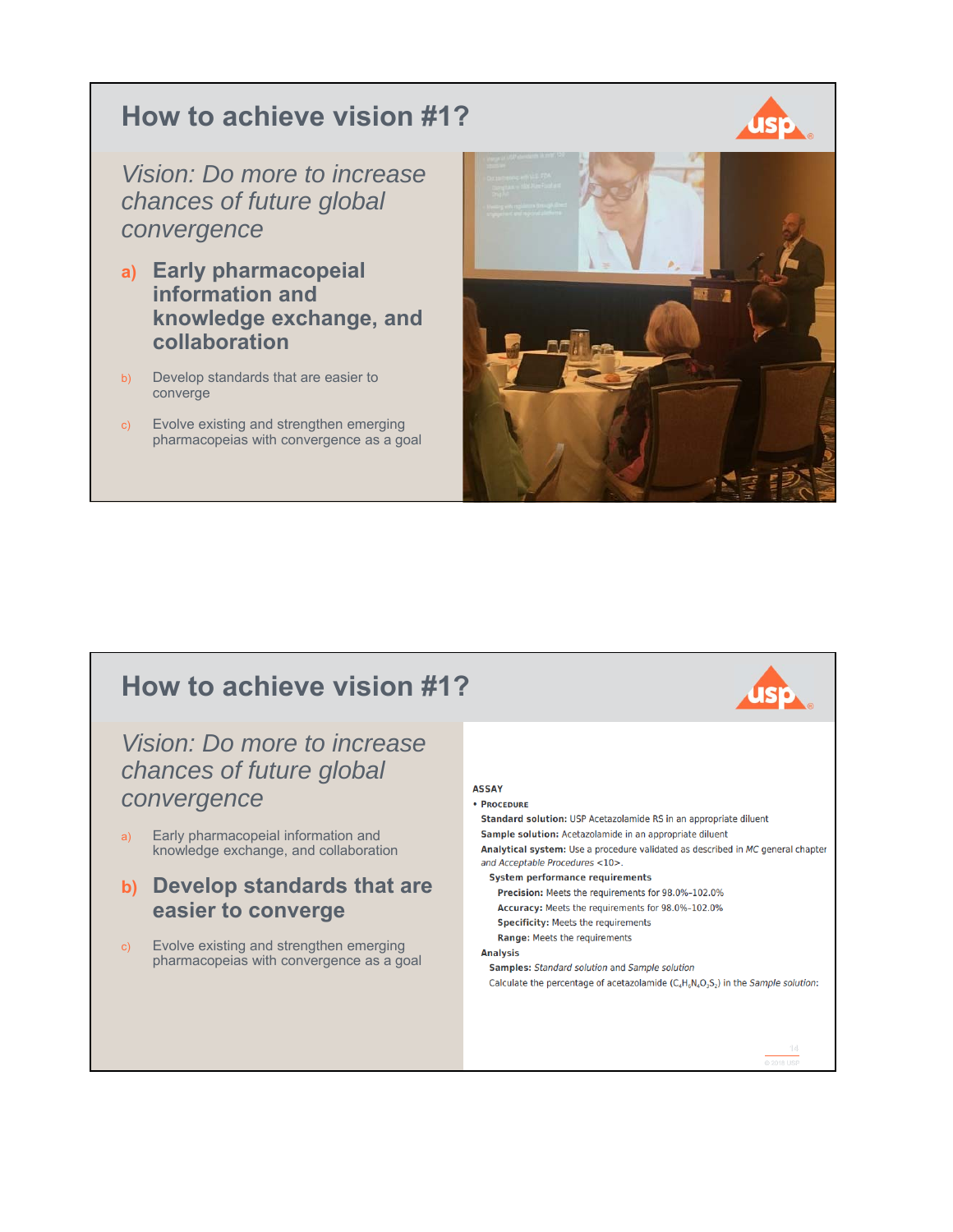

# **How to achieve vision #2**

*Vision:* Align priorities with **their** resources to drive "harmonization"

In other words develop a new model that brings industry to the table with pharmacopeias and lets the one(s) with priority resource and drive through the process

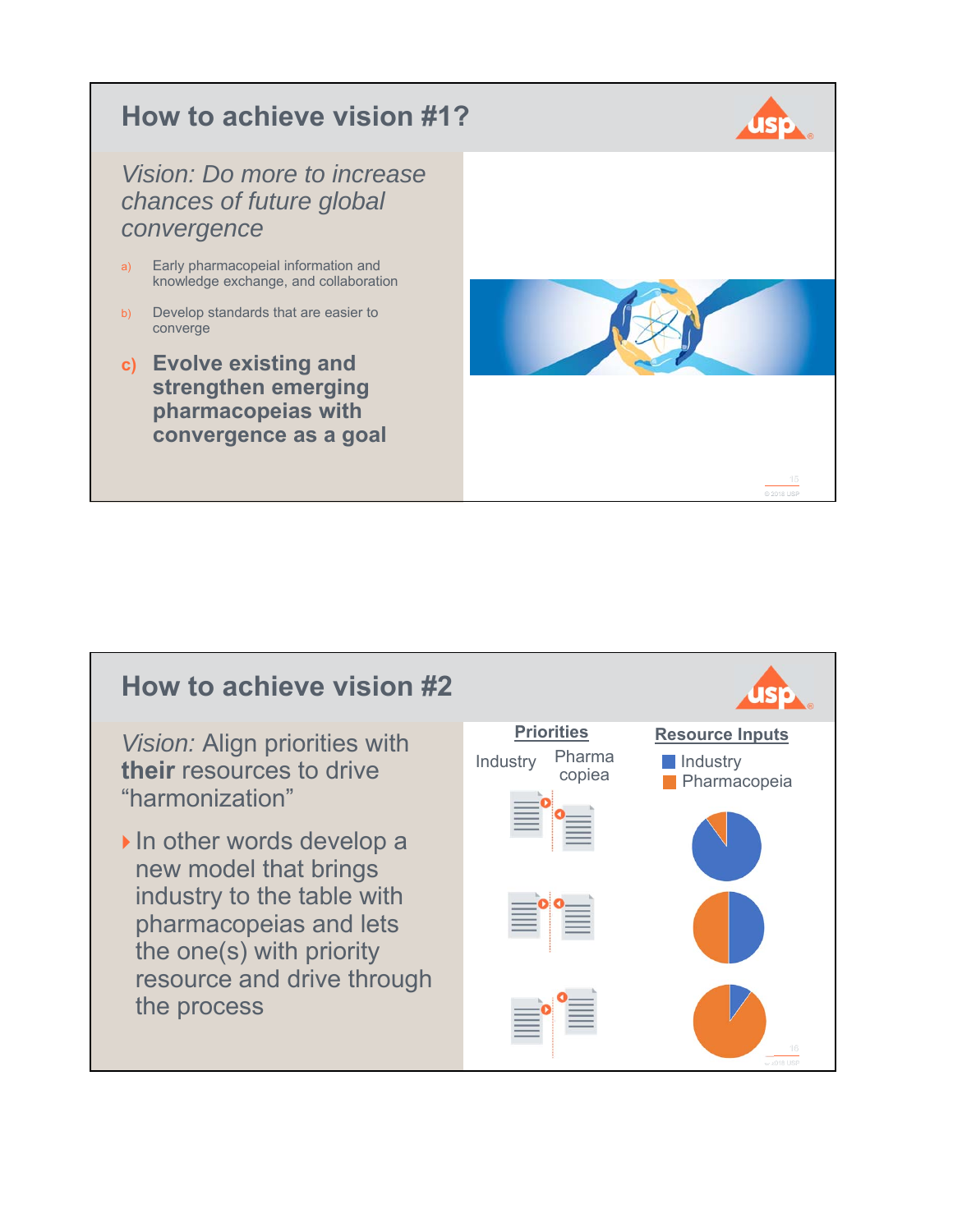

![](_page_8_Figure_1.jpeg)